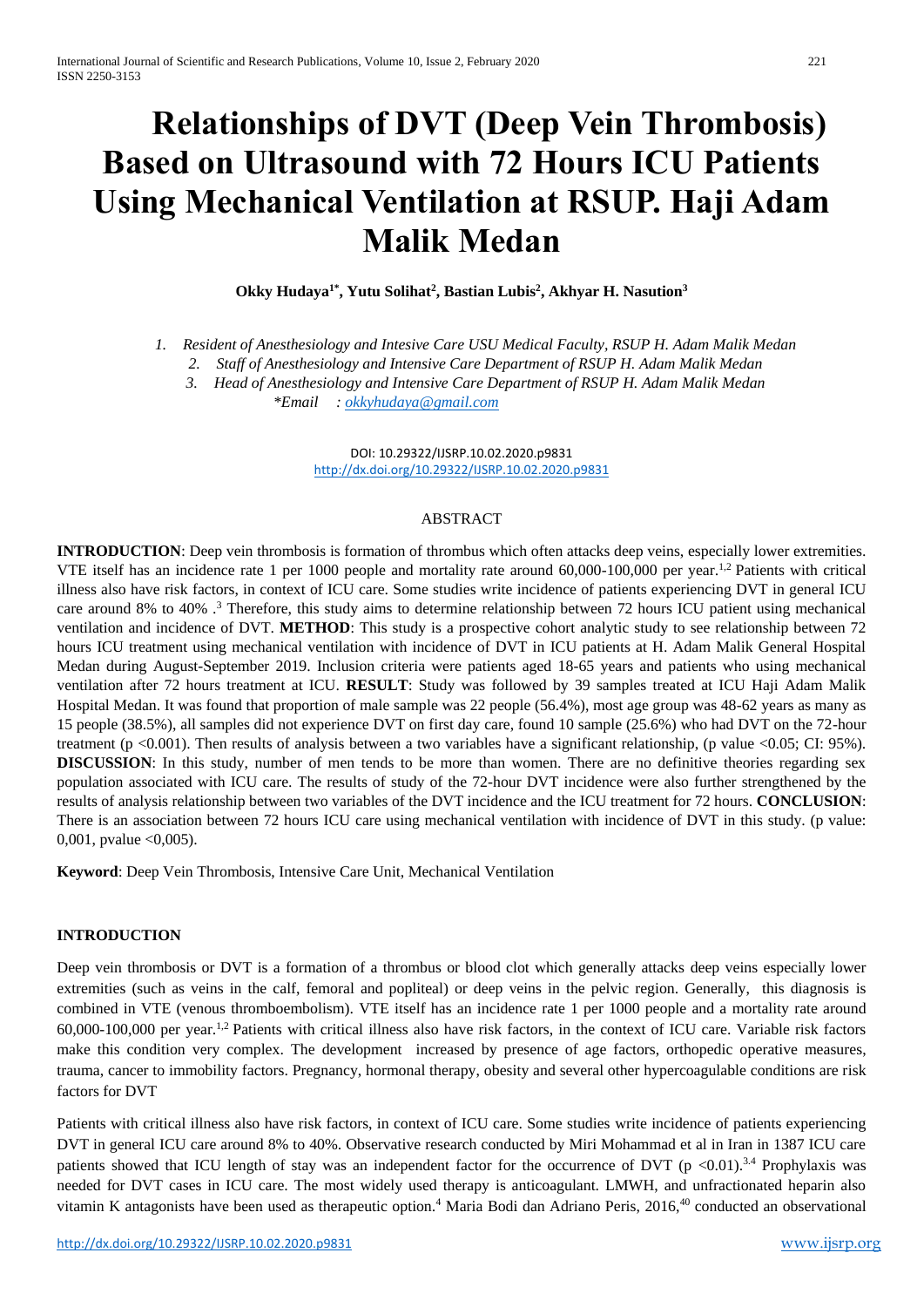study to find prevalence and incidence of DVT in ICU patients with a 72-hour incidence rate of around 11% and decreased when given thromboprophylaxis to 4%. Study, which involved postoperative patients and treated in post-operative ICU, showed DVT resolution within 72 hours, and only a small proportion ascended to more proximal veins.

Based on the background, aim of this study was to determine the relationship between 72 hour ICU patient care using mechanical ventilation and incidence of DVT.

## **METHODS**

The study was conducted after passing ethical clearance from the ethical research committee Faculty of Medicine, University of North Sumatra / RSUP HAM. This study is a prospective cohort analytic study to see relationship between 72 hours ICU care using mechanical ventilation and incidence of DVT. The study was conducted at RSUP H. Adam Malik Medan in August - September 2019. The inculsion criteria were patients aged 18-65 years and patients who used mechanical ventilation after 72 hours treatment at ICU. Exclusion criteria were families of patients who were not willing to be sampled, patients who had a history of DVT, patients who had a history of using anti-coagulant drugs, and patients who underwent surgery on lower limbs. With drop-out criteria, are patient declared dead, and observed patient withdraws from the study / withdrawal of informed consent. Enrolled research samples using *consecutive sampling* method. The study was conducted after explaining to patient's family about purpose, manner and benefits of this examination and subsequently in the patient's family who will be the sample first signed an informed consent. Basic data was recorded by researchers in the ICU room at H. Adam Malik General Hospital Medan such as name, gender, place / date of birth, address, telephone number and occupation.

#### **RESULTS**

This study was followed by 39 samples of patients treated at ICU Haji Adam Malik Hospital Medan. The distribution of sample characteristics explained including, gender, age, DVT images on treatment days 1, 2 and 3 in ICU. Furthermore, the results of the analysis of two variables are occurence of DVT with length of stay in the ICU. It was found that proportion of samples that male were 22 people (56.4%) and female 17 people (43.6%). It was found that age group most commonly found in 48-62 years old by 15 people (38.5%) and the smallest age group was > 62 years by 7 people (7.9%) (**Table 1**).

|                                                                                                                                                                                                                                                                  |             | Characteristic |           |  |
|------------------------------------------------------------------------------------------------------------------------------------------------------------------------------------------------------------------------------------------------------------------|-------------|----------------|-----------|--|
|                                                                                                                                                                                                                                                                  | $\mathbf N$ | Percentage (%) | P value   |  |
| Sex<br>22<br>Male<br>56,4<br>Female<br>17<br>43,6<br>Age (years)<br>$8\,$<br>18-32<br>20,5<br>9<br>33-47<br>23,1<br>15<br>48-72<br>38,5<br>7<br>17,9<br>$>62$<br><b>DVT</b> Events<br>$\mathbf{0}$<br>$\boldsymbol{0}$<br>Day 1<br>$\Omega$<br>$\theta$<br>Day 2 |             |                |           |  |
|                                                                                                                                                                                                                                                                  |             |                | $0,032+$  |  |
|                                                                                                                                                                                                                                                                  |             |                |           |  |
|                                                                                                                                                                                                                                                                  |             |                |           |  |
|                                                                                                                                                                                                                                                                  |             |                |           |  |
|                                                                                                                                                                                                                                                                  |             |                | $0,046^+$ |  |
|                                                                                                                                                                                                                                                                  |             |                |           |  |
|                                                                                                                                                                                                                                                                  |             |                |           |  |
|                                                                                                                                                                                                                                                                  |             |                |           |  |
|                                                                                                                                                                                                                                                                  |             |                |           |  |
|                                                                                                                                                                                                                                                                  |             |                |           |  |
|                                                                                                                                                                                                                                                                  |             |                | $0,001*$  |  |
|                                                                                                                                                                                                                                                                  |             |                |           |  |
| Day 3                                                                                                                                                                                                                                                            | 10          | 25,6           |           |  |

| Table 1. Characteristic of sample |  |  |  |
|-----------------------------------|--|--|--|
|-----------------------------------|--|--|--|

<sup>+</sup> Kolmogorov-Smirnov, \*Friedman test

In this study there were no DVT positive patients on the first day, in other words the entire sample of 39 people did not experience DVT on the first day of care. Of 39 samples examined on the second day no samples were found with DVT. In other words, negative results were also found in all samples of 39 people (100%). From this study found positive DVT patients based on the results of Doppler ultrasound examination. From table, it can be found that positive patients have DVT in 72 hours in ICU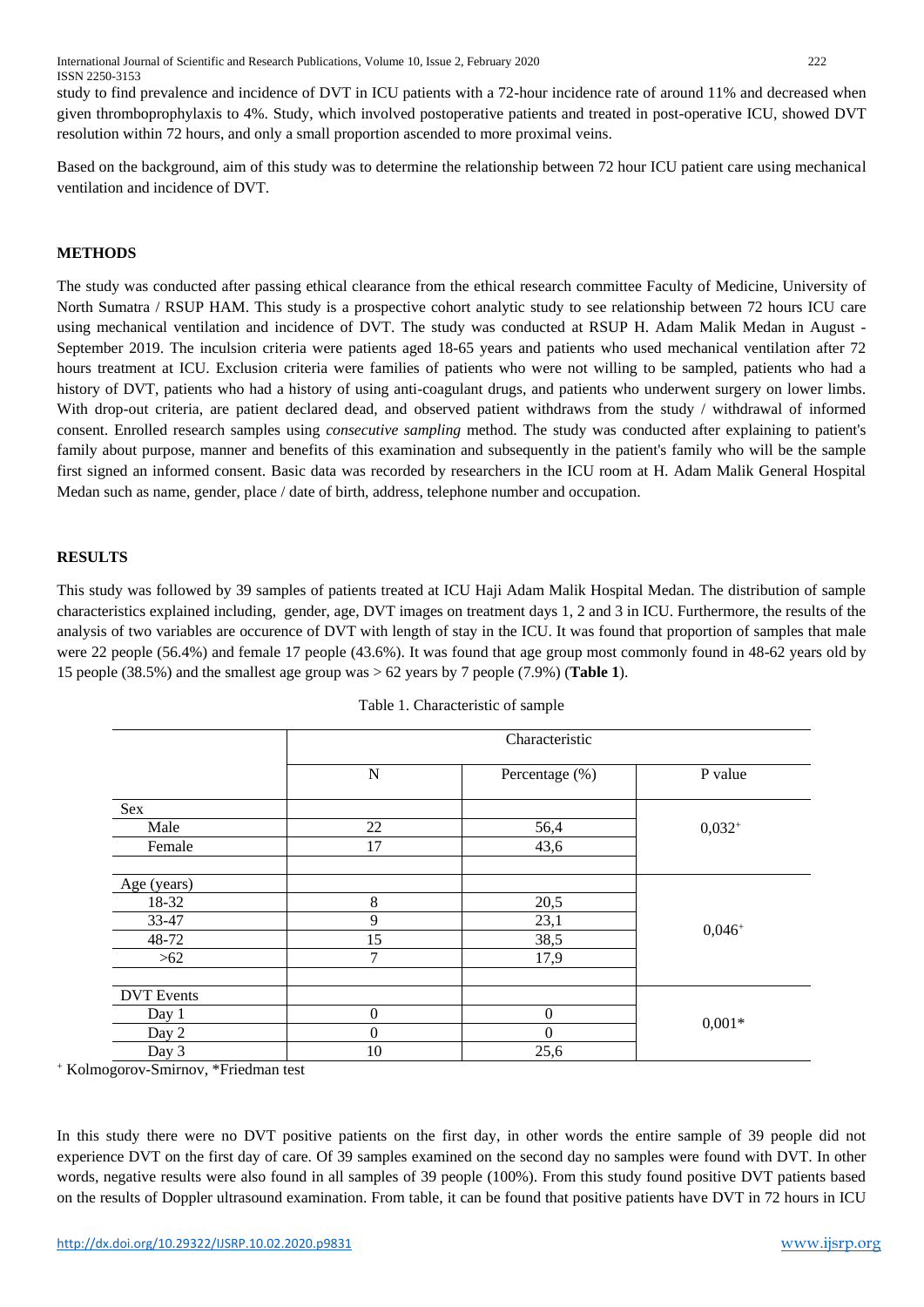in 10 people (25.6%) and negative results in DVT are 29 people (74.4%). Non-parametric data in this study were analyzed using the Friedmann test. In above analysis the asymp sig value (p value) is 0.001. Then the results of the analysis are two variables have a significant relationship, (p value  $\langle 0.05; \text{CI}: 95\% \rangle$ ).

# **DISCUSSION**

In this study, number of men tends to be more than women. Basically there are no definitive theories about association between gender and ICU care. Research conducted by Larson Emma, et al.<sup>6</sup> in Scandinavian assumes that patient with critical illness who must be treated in intensive care units based on the severity of disease, depends on comorbidity and not on age, socio-economic or gender. However, in contrast research conducted by Valentine et al, in Austria show that men are greater count in ICU care compared to women, as measured by disease severity level, in addition it also supported by studies conducted in Sweden that 60% of ICUs are filled by male patients. It was seen that women have more progressive reaction both to the administration of aspirin and others, thereby reducing the need for ICU care.

Based on age, this research found that most common age was 48-62 years old. This age group was found as many as 15 people  $(38.5%)$  of total sample. This study is also consistent with study conducted by Garland et al. <sup>7</sup> that age is a dependent factor on ICU care. In this study, average age of the population was  $64.5 \pm 16.4$  years. This research shows same results in this study. Age is an unmodified factor that greatly affects patient's health and cure rates for an illness. Theoretically, age will increase morbidity and severity of a disease, because some organs with important functions decrease it function.

On DVT examination, negative results were found on the first and second days. On the third day DVT was found in 10 of 39 samples studied. The same study was also carried out by Boddi Marie et al.<sup>5</sup> where in the first 48 hours of patient care in ICU there is no DVT was found. Positive results and incidence of DVT was found on third day or 72 hours after ICU treatment. Based on gender, DVT in this study found 60% in men, more found in men compared to women. This study was also similarly found in studies conducted by Roach et al.<sup>8</sup> Men have a greater risk for experiencing DVT than women.

The results of the study that 72-hour DVT incidence were also further strengthened by analysis results of relationship between two variables, which is DVT incidence and 72 hours ICU care. Some studies wrote incidence or prevalence of DVT events cannot be calculated just by using scoring. Examination of risk factors for DVT must also taken into account, not only in thrombophilic profile of each patient who entering ICU, with different medical, surgical and patient measures. Even in several studies, although some tombophylaxis was given, a significant incidence of DVT was still found. This condition is also caused by each thrombophylaxis having a various threshold that is very difficult to detect compared to several doses of anticoagulants.

# **CONCLUSION**

There was an association between 72 hours ICU patients who used mechanical ventilation with incidence of DVT in this study. (p value: 0,001, pvalue <0,005).

# **REFERENCES**

- 1. Kesieme Emeka, Kesieme Chineye, Jebbin Nje, et al. *Deep vein thrombosis: a clinical review*. Journal of Blood Medicine. 2011;(2): 56-59p
- 2. Stone Jonathan, Hangge Patrick, Albawi Hassan, et al. *Deep vein thrombosis: pathogenesis, diagnosis, and medical management*. Cardiovaskular Diagnosis and Therapy. 2007; 7(3): 276-284p
- 4. Malato Alessandra, Dentali Francesco, Siragusa Sergio, et al. *The impact of deep vein thrombosis in critically ill patients: a meta-analysis of major clinical outcomes*. Blood Transfus 2015; 13: 559-568p
- 5. Miri Muhammad, Goharani Reza, Sistanizad Mohammad. *Deep Vein Thrombosis among Intensive Care Unit Patients; an Epidemiologic Study*. Emergency Open Research. 2017; 5 (1):13p
- 6. Boddi Maria, Peris Andriano. *Deep Vein Thrombosis in Intensive Care*. Springer. 2016: p 1-15
- 7. Larsson et al. Scandinavian Journal of Trauma, Resuscitation and Emergency Medicine. 2015: (23); 108-115
- 8. Garland et al. *Epidemiology of critically ill patients in intensive care units: a population-based observational study*. Critical Care. 2013: 17(212); 1-7p
- 9. Roach REJ et al. *Differential risks in men and women for first and recurrent venous thrombosis: the role of genes and environment*. *Journal of Thrombosis and Haemostasis*. 2014: 12; 1593-1600p